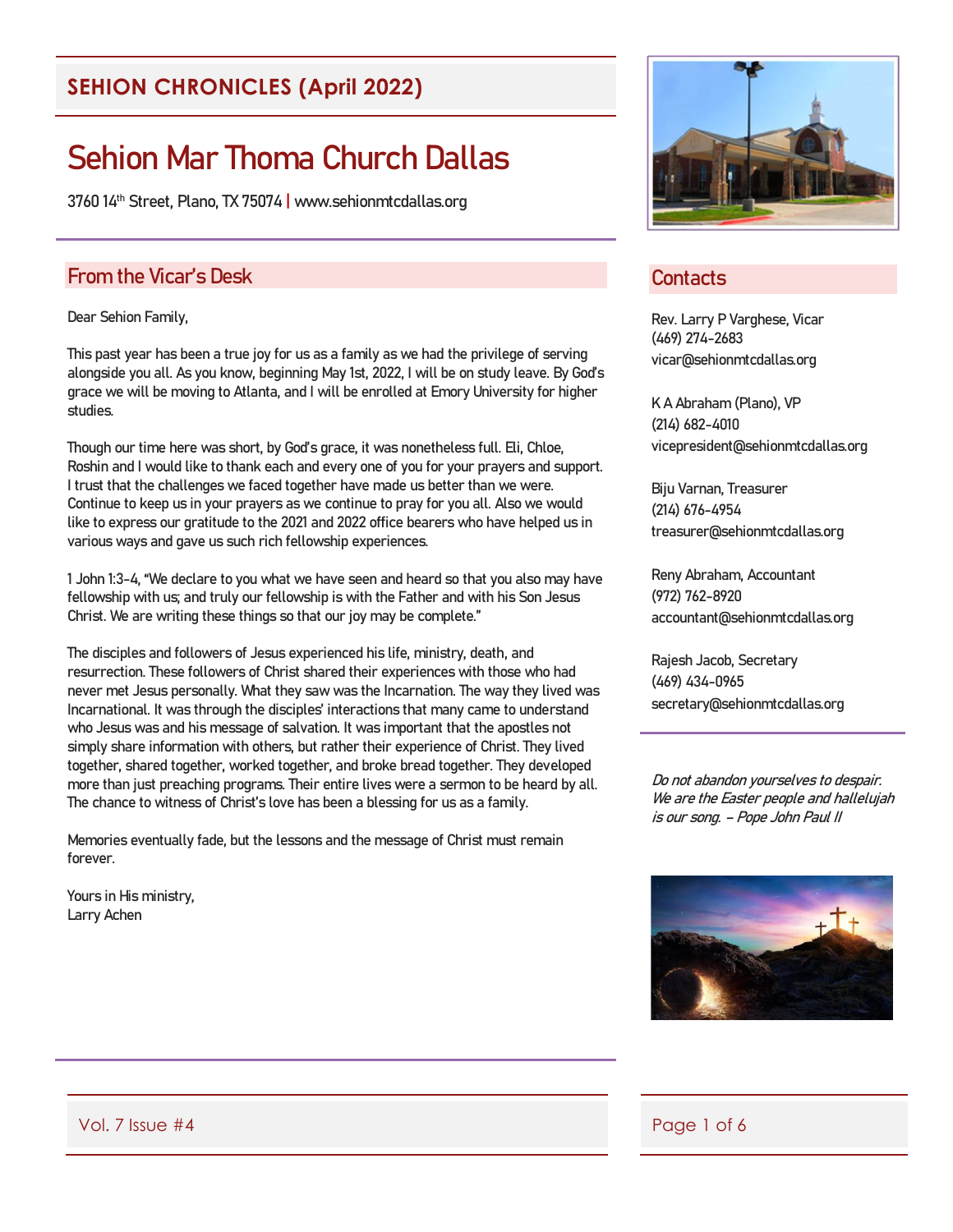# April Birthdays

| 4/1  | Punnoose K. Ninan   | Garland   | 4/1  | Sneha Mathew                | Allen     | 4/2  | Manoj Kuruvilla       | <b>Murphy</b> |
|------|---------------------|-----------|------|-----------------------------|-----------|------|-----------------------|---------------|
| 4/2  | Elisa Ann Varghese  | Murphy    | 4/2  | Philip Oomen                | Allen     | 4/2  | Sara R. Varghese      | <b>Murphy</b> |
| 4/3  | Teena Susan Thomas  | Allen     | 4/3  | Aiden G. Varghese           | Allen     | 4/4  | Mathew Jones          | <b>Murphy</b> |
| 4/4  | Robin Rajan George  | Sunnyvale | 4/4  | Vinesha George              | Allen     | 4/6  | <b>Tibu Mathew</b>    | Garland       |
| 4/6  | Jibu K Thomas       | Allen     | 4/8  | Jessy K. Philip             | Allen     | 4/8  | Chacko Daniel         | Murphy        |
| 4/8  | Praveen Jones       | Murphy    | 4/9  | Jaine Mary Simon            | Garland   | 4/9  | Irene Susan Koshy     | Allen         |
| 4/10 | James Mathai        | Allen     | 4/12 | Ethan Jojy John             | Murphy    | 4/12 | Angela Lynn John      | Garland       |
| 4/13 | Justin Prasad       | Garland   | 4/13 | Susan M. Abraham            | Garland   | 4/13 | Susy S. Ninan         | Allen         |
| 4/15 | Joshua Joseph       | Murphy    | 4/15 | Zachary K. Mathew           | Allen     | 4/16 | Monsy Varghese        | Garland       |
| 4/16 | Regi O. Varghese    | Garland   | 4/18 | Kester M. Muthalaly         | Allen     | 4/19 | Jerusha Jerry         | Sunnyvale     |
| 4/19 | Jojy John           | Murphy    | 4/20 | Don Thomas                  | Garland   | 4/20 | Jacob Philip          | Sunnyvale     |
|      |                     |           |      |                             |           |      | Kizhakeparampil       |               |
| 4/21 | Dolly Ann Biju      | Garland   | 4/21 | <b>Ezekiel Nithin Koshy</b> | Allen     | 4/21 | Jilu Elizabeth Philip | Murphy        |
| 4/21 | Abel Alexander Sony | Murphy    | 4/21 | Sebin P. Varughese          | Garland   | 4/22 | Nigel Biju            | Sunnyvale     |
| 4/22 | Mathew P. Abraham   | Garland   | 4/24 | Raji T. David               | Allen     | 4/25 | Aleyamma Idicula      | Garland       |
| 4/25 | <b>Tincy Paul</b>   | Allen     | 4/27 | Sanusha Varghese            | Allen     | 4/27 | Biju Idicula          | Sunnyvale     |
| 4/27 | Naomi Anna Jacob    | Garland   | 4/28 | Laila John                  | Garland   | 4/28 | Jolly S. Joseph       | Allen         |
| 4/28 | Asher G. Blesson    | Allen     | 4/28 | Elizabeth Varkev            | Sunnyvale | 4/29 | Lincy Lijo Mathew     | Garland       |
| 4/29 | Chris A. Mathew     | Garland   | 4/29 | Alisha Molly Mathew         | Allen     |      |                       |               |

# April Anniversaries

| 4/15 | Johnson Poovakkunil<br>Shyla Johnson | Allen   | 4/18 | Manoj A. Muthalaly<br>Dr. Elizabeth<br>Muthalaly | Allen     | 4/18 | Thomas Koshy<br>Manju Thomas      | Allen   |
|------|--------------------------------------|---------|------|--------------------------------------------------|-----------|------|-----------------------------------|---------|
| 4/21 | Dr. Troy Saline<br>Leena Chacko      | Murphy  | 4/21 | K. A. Abraham<br>Thankamma<br>Abraham            | Garland   | 4/21 | K. E. Idicula<br>Aleyamma Idicula | Garland |
| 4/23 | J. P. John<br>Mariamma John          | Garland | 4/26 | A. O. Varkey<br>Elizabeth Varkey                 | Sunnyvale |      |                                   |         |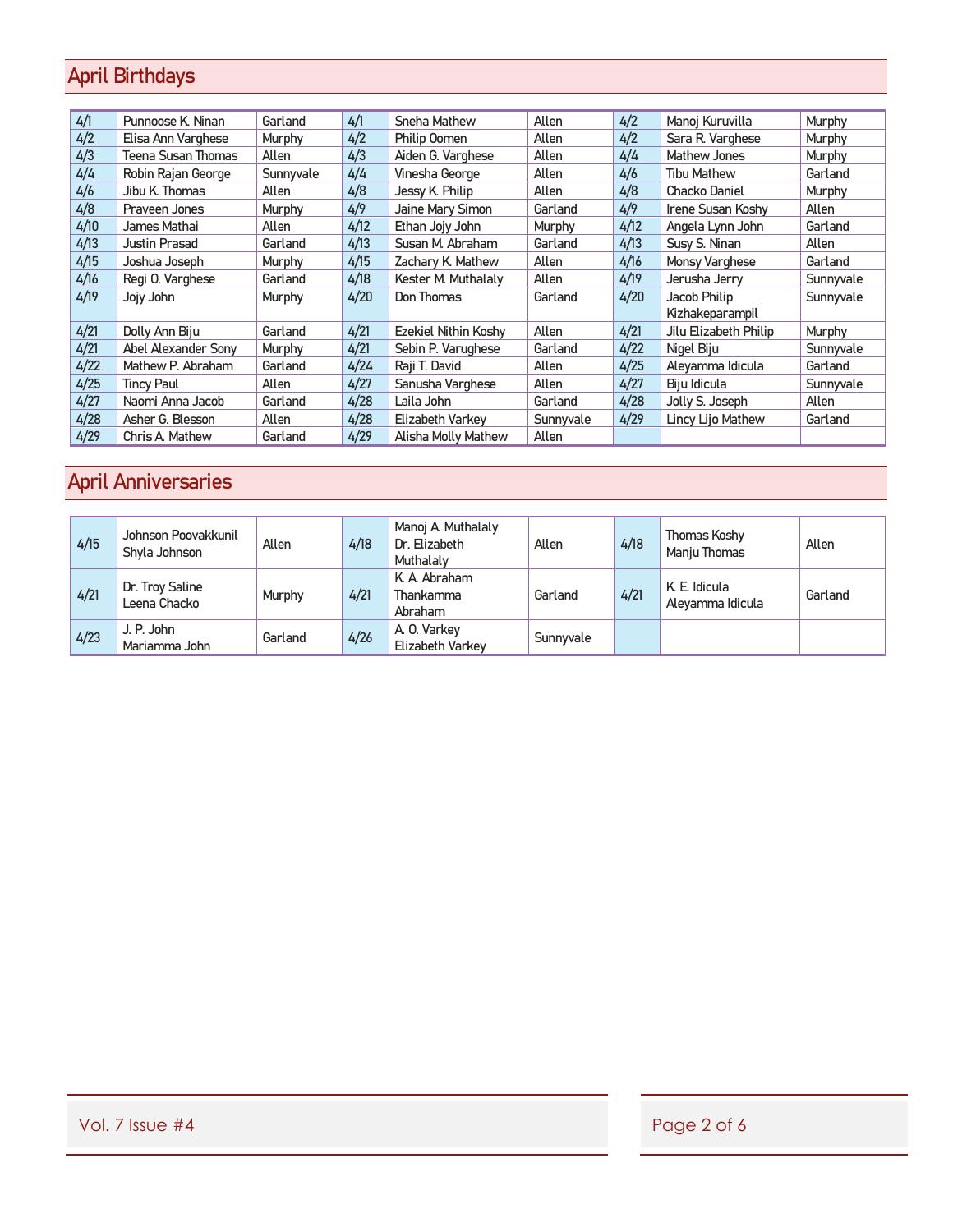#### Sunday School



The Sunday School is now in full swing and we continue to see God's grace in his protection over our children! March was Kindness month and we had a coloring contest where kids participated and shared their artwork.

Here are some exciting things to look forward to this month!

Our Sunday School is supporting 5 Loaves Charity by participating in donating a basket filled with Indian sweets and snacks (pre-packaged and store bought). Encourage your children to go shopping with you to purchase items for this donation. All donations must be received by April 10.

Preparations for VBS 2022 is underway (July 14- 16)- If you are interested in helping in anyway, please contact Shane Varkey, VBS Director for 2022! We are recruiting volunteers and further communications will be sent shortly!

Opportunity to Lead Praise and Worship: We have requested any child or grade as a whole who would be interested to lead praise and worship at Sunday School to please inform their teacher or the Sunday School Leadership. We have open spots for March 20th and March 27th! This is a great opportunity for kids to gain confidence and have fun with their friends!

Prayer after Sermon: If your child is interested in praying after the sermon on Sundays with English worship, please let Jisha Abraham or Shyla Johnson know. We will sign them up and provide guidance through prayer instruction classes as required.

Upcoming Key Dates through May:

- April 2: Sehion Teacher's Retreat
- April 10: Donations for April Charity
- April 17: Easter- No Sunday School
- May 1: Sunday School Exam
- May 15: Diocesean Exam
- May 22: Last Day of Sunday School

Standing Reminders: 2022 Diocesan exam will be held online on 05/15/2022 and students will take the exam from their home. The registration is now closed.

In His Service,

Bobby Mathew, Anne Varghese, Tibu Mathew (2022 Sunday School Leadership Team)

Train up a child in the way he should go; even when he is old he will not depart from it. Proverbs 22:6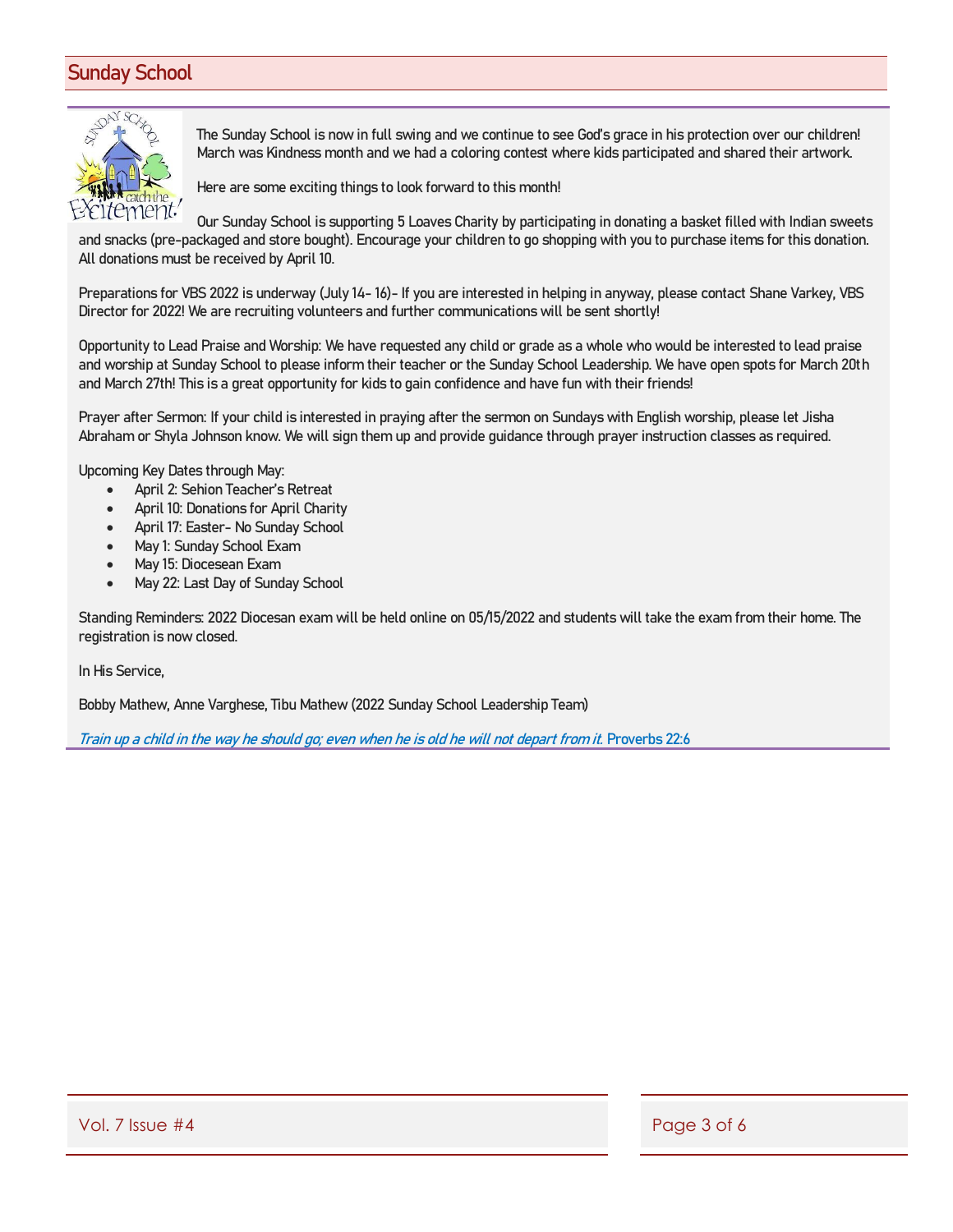#### Edavaka Mission

| Monday, Apr 4 at 7:30 pm     | <b>MTVEA Night of Prayer</b>         | Zoom meeting |
|------------------------------|--------------------------------------|--------------|
| Wednesday, Apr 6 at 7:00 pm  | Weekly Bible Study/ Prayer           | Zoom meeting |
| Monday, Apr 18 at 7:30 pm    | <b>MTVEA Southwest Region Prayer</b> | Zoom meeting |
| Wednesday, Apr 20 at 7:00 pm | Weekly Bible Study/ Prayer           | Zoom meeting |
| Wednesday, Apr 27 at 7:00 pm | Weekly Bible Study/ Prayer           | Zoom meeting |
|                              |                                      |              |

#### Sevika Sangham

As Sehion Sevika Sangham, we participated in the World Day of Prayer organized by the KECF at CSI Church of Garland on March 5th, 2022. The theme for this year was Jeremiah 29:1-14 - "I know the plans I have for you." Our members took part in the KECF choir and led the worship service.

We were blessed to host our first in-person Bible Study on March 13th under the leadership of Larry Achen. We meditated on two women characters in the Bible - Martha and Mary from the Gospel of John. Members actively got engaged in the Bible Quiz based on the New Testament portion. It was a joyful experience to meet everyone and enjoy the fellowship together.

During the month of March, Sevika Sangham members took the lead role in giving messages, singing, Bible reading, and leading intercessory prayers during our weekly Saturday prayer meetings.

The April Schedule is given here:

- April 2nd Saturday at 9:30 am, Larry Achen will lead the Bible study (English) as part of the series: "Women of the Bible" via zoom platform.
- On April 10th, Sunday, Larry Achen will lead the Bible study (English) as part of the series: "Women of the Bible" after the Holy Qurbana service.
- April 23rd, Saturday at 9:30 am prayer meeting followed by a "Morning time with Achen and Family" via zoom platform.
- April 30th, Saturday, weekly prayer meeting at 9:30 am via zoom platform.

Upcoming Sevika Sangham events:

- South West region center -A Sevika Sangham meeting in-person on May 14th at 10 am hosted by Oklahoma MTC.
- 20th Diocesan, Suvishesha Sevika Sangham Conference will be held at the MarThoma Church of Dallas, Farmers Branch, from October 13th-16th, 2022.

In His Service, Sevika Sangham Leadership Team (Alice Lukose, Sony V George & Rebecca Joseph)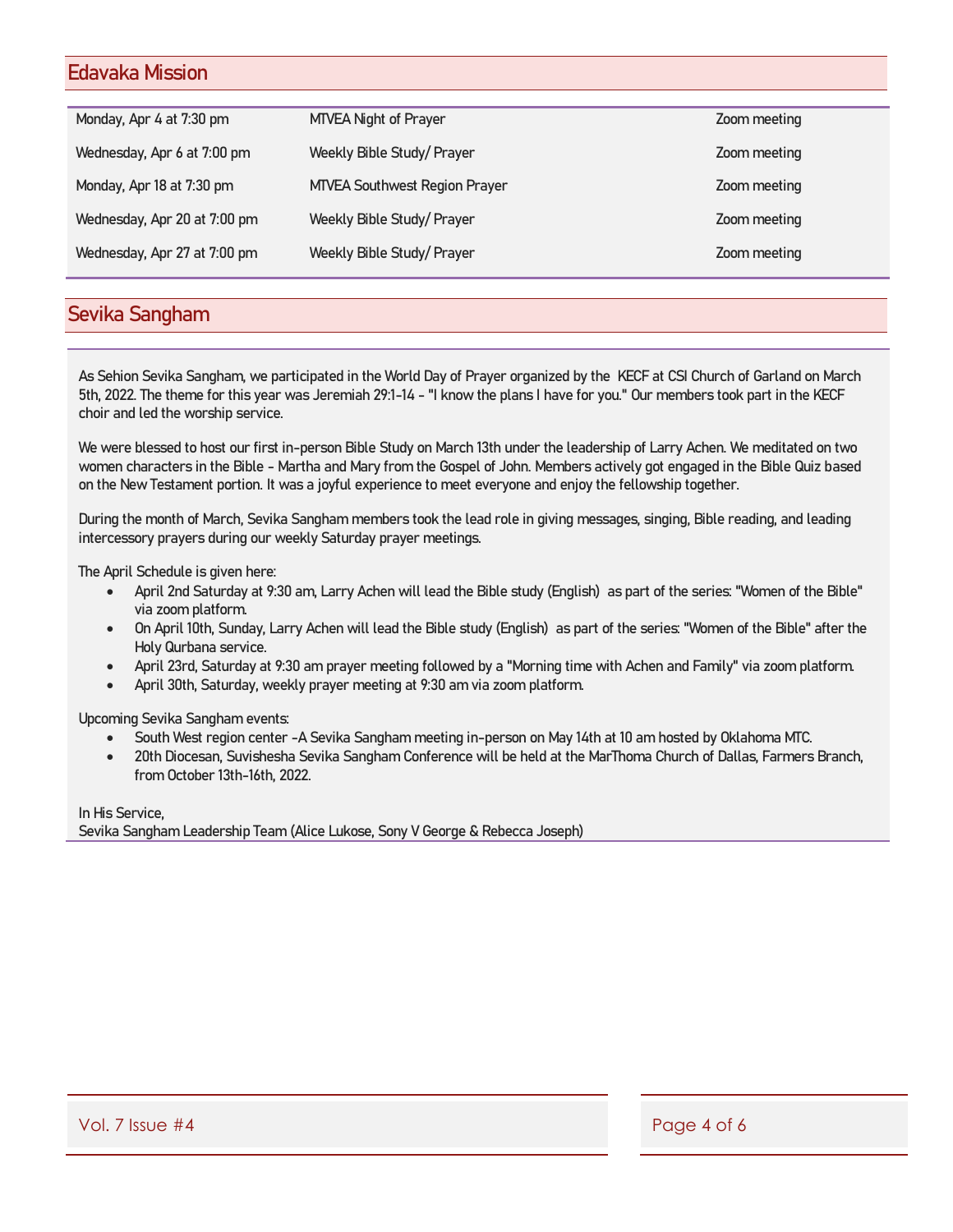### Yuvajana Sakhyam

March has been a blessed month for Yuvajana Sakhyam. The YS held our monthly prayer meeting on March 27th after the church service led by Rev. Larry Varghese. Members collaborated under the leadership of our Achen and decided to organize its first 2022 outdoor event. YS decided to celebrate the RESURRECTION together by attending The Promise of Passover, one of a kind musical production at Glen Rose on April 9th. This is an open event for all church members coordinated by Yuvajana Sakhyam.

Upcoming Key Events:

- General Body
- Christian Movie Night
- Sports Tournament

#### In Christ, Lini Mathai, Sibu Mathew, Shiny Bryce, Shyju George (2022 Yuvajana Sakhyam Leadership Team)

| <b>Sehion STARS</b>         |                                                      |                   |  |  |  |  |
|-----------------------------|------------------------------------------------------|-------------------|--|--|--|--|
| Saturday, Apr 23 at 3:30 pm | Monthly STARS meeting - Speaker Mrs. Roshin Varghese | In-person at SMTC |  |  |  |  |
| <b>Area Prayer Meetings</b> |                                                      |                   |  |  |  |  |
| Saturday, Apr 2 at 7:00 pm  | Allen Area Prayer                                    | Zoom meeting      |  |  |  |  |
| Saturday, Apr 23 at 7:00 pm | <b>Combined Area Prayer</b>                          | TBD               |  |  |  |  |